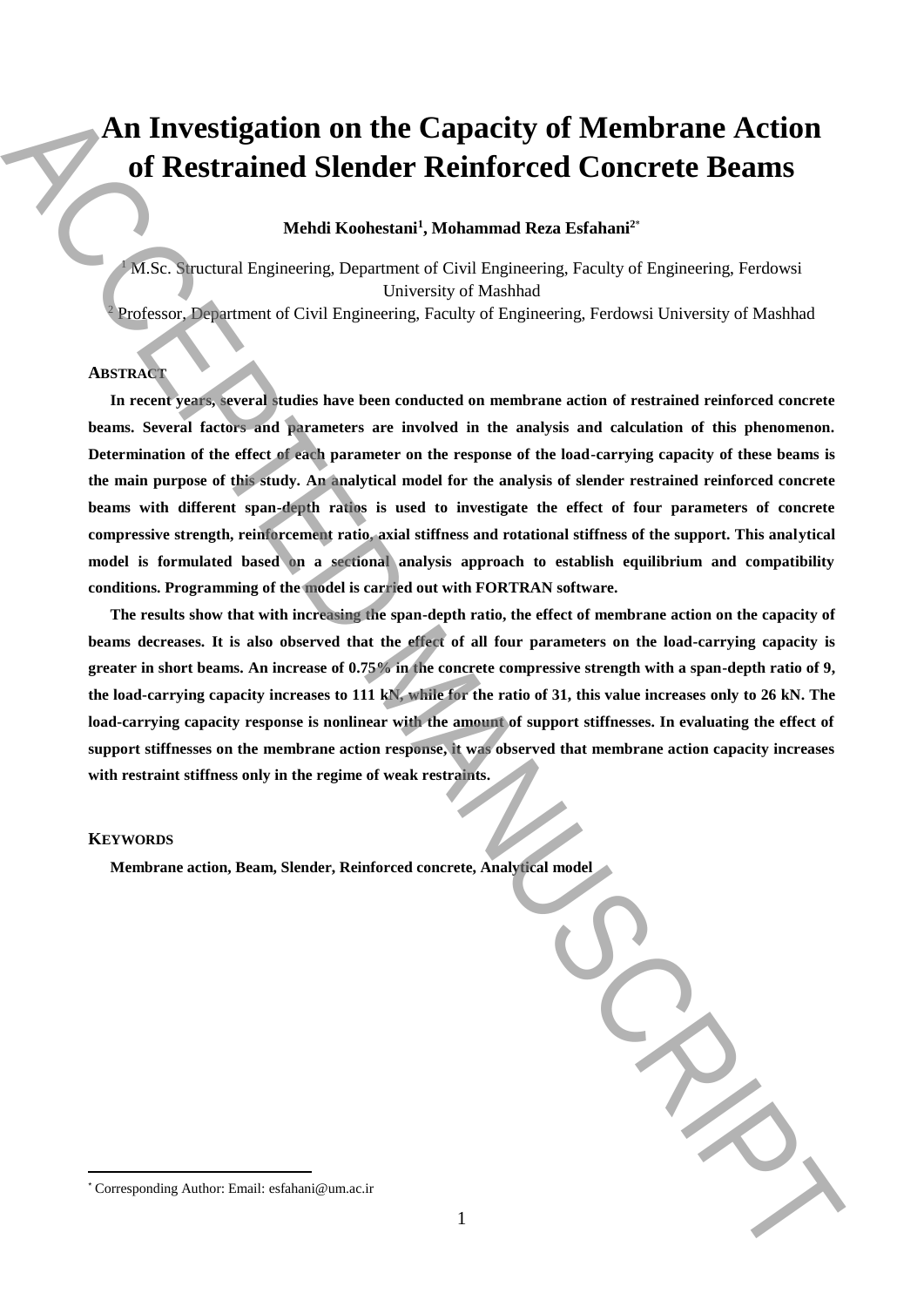# **1. Introduction**

Recently, resistance mechanisms of reinforced concrete (RC) buildings against progressive collapse have been investigated, extensively. One of the favorable structural mechanism to mitigate the progressive collapse in RC structures and increase the load-carrying capacity is the mechanism of compressive membrane action. As it is shown in Fig. 1, restraining the beam between supports prevents the increase in the length of the beam. This causes an axial compression force along the beam, which is transmitted to the supports in an arc-shaped path through the middle of the beam.



### **Figure 1. Schematic of compressive arch action in RC beam [1].**

Various efforts have been made to introduce effective methods for calculating and considering the membrane force and using it in structural design. Yu and Tan [2] took an important step in this regard by presenting a numerical method to calculate the compressive axial force. These numerical methods provide a better understanding of the mechanics of lateral limitation effect on the capacity and response of structural members. Another model presented in this area is by Wu [3], based on equilibrium and compatibility conditions along the beam for predicting the nonlinear response of RC beams. Mansour [4] by completing this model and considering the second-order effects in numerical modeling, takes an effective step towards improving the proposed method for analyzing RC beams with axial and rotational restraints at supports. In this research, using the numerical method provided by Mansour [4], the study is conducted on restrained slender RC beams. **Example the main stress of example the stress of example and the stress of the main stress of the main stress of the stress of the stress of the stress of the stress of the stress of the stress of the stress of the stres** 

#### **2. Methodology**

The proposed model is formulated using a sectional analysis approach that assumes plane sections remain plane, and accounts for both material nonlinearities and second-order effects.

A fully rigid support condition can be defined using the following compatibility conditions. No lateral expansion and rotation of the beam at supports is allowed.

$$
L_{c,ce} = L_0 \tag{1}
$$

$$
\int_{0}^{L} \varepsilon_{t} = \int_{0}^{L} \varepsilon_{b} \tag{2}
$$

where  $L_0$  is the initial undeformed length of a beam,  $L_{c,ce}$  is the chord length of the centroidal axis,  $\varepsilon_t$  is the strain along the top of a beam, and  $\varepsilon_b$  is the strain along the bottom of a beam. The calculation of the  $L_{c,ce}$  is shown in the following equation:

$$
L_{c,ce} = \frac{L_0}{L_w} L_{a,ce}
$$
 (3)

where  $L_w$  is the arc length of the deflected shape,  $L_{a,ce}$  is the arc length of the centroidal axis. The  $L_w$  and  $L_{a,ce}$ can be determined using the following equations,

$$
L_w = \sum_{i=2}^{n} \sqrt{(w_i(i) - w_i(i-1))^2 + (x(i) - x(i-1))^2}
$$
(4)

$$
L_{a,ce} = L_0 + \sum_{i=2}^{n} \left( \frac{\varepsilon_{ce}(i) + \varepsilon_{ce}(i-1)}{2} \right) (x(i) - x(i-1)) \tag{5}
$$

where  $n$  is the total number of sections in the beam, and *x* is the horizontal distance between section *i* and the support.  $\varepsilon_{ce}(i)$  and  $w_{t}(i)$  are concrete strain at the centroid and resultant deflection at the section *I,* respectively. In the following, the rotation of a beam at the support can be calculated as:

$$
\theta_0 = \sum_{i=1}^{n-1} \left(\frac{\phi(i) + \phi(i+1)}{2}\right) (x(i+1) - x(i)) \tag{6}
$$

where  $\phi(i)$  is the curvature at a section *i*.

The proposed model operates by an iteration procedure and is based on two layered and sectional analysis. As shown in Fig.2, iterations are carried out in three levels.



**Figure 2. Formulation for the analytical model Proposed by Mansour [4].**